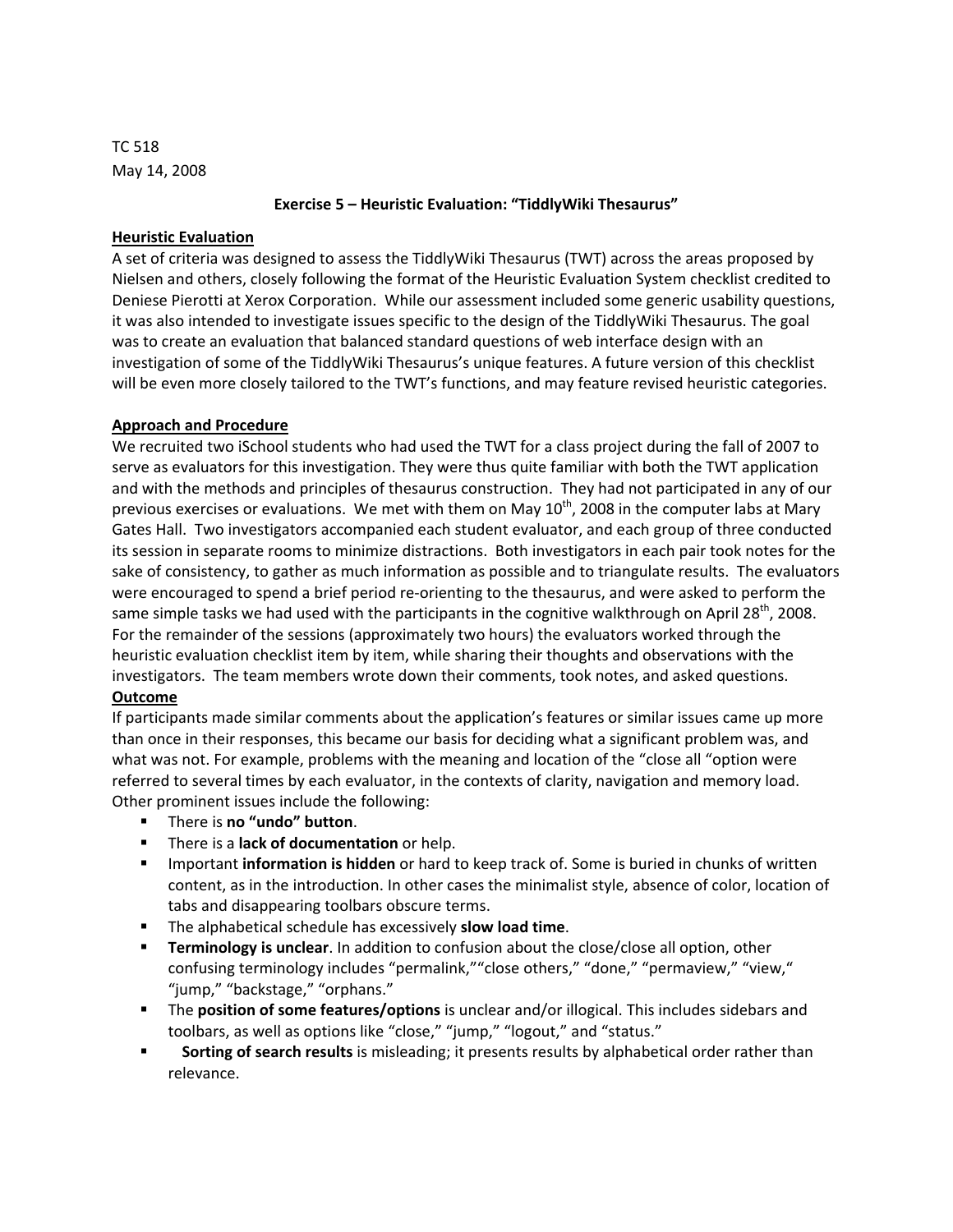The evaluators also made direct suggestions for revisions and additions to the thesaurus. These include:

- **Collapsible terms lists**
- Changes to the sorting/display of search results
- **Providing more search methods of**
- Linked A-Z list
- **Mass deletion feature; otherwise terms must be deleted singly, by hand**
- Detailed documentation for two sets of users, administrators and thesaurus builders
- The ability to open terms in new windows
- Revised names of specific functions ("tiddler" to "term"; "done" to "save"; etc)

# **Redesign Implications**

A redesign of the TWT will need to address issues of navigation, documentation, clarity, error correction and skills. Based on the results of the heuristic evaluation, the highest priority items include the following:

- A set of user documentation will need to be created, for more than one type of user.
- Names of options (terminology) will need to be clarified and revised.
- Aesthetic and architectural changes to the interface will be required.
- **Features may need to be added such as a mass deletion function, alternative search and** display options, and collapsible terms lists.

# **Further Considerations**

We would like to schedule additional heuristic evaluations with evaluators who have different areas of expertise. If possible, we would like to arrange for members of iSchool faculty to evaluate the TWT as a) a technical application, b) an interactive technology and c) a potential pedagogical instrument.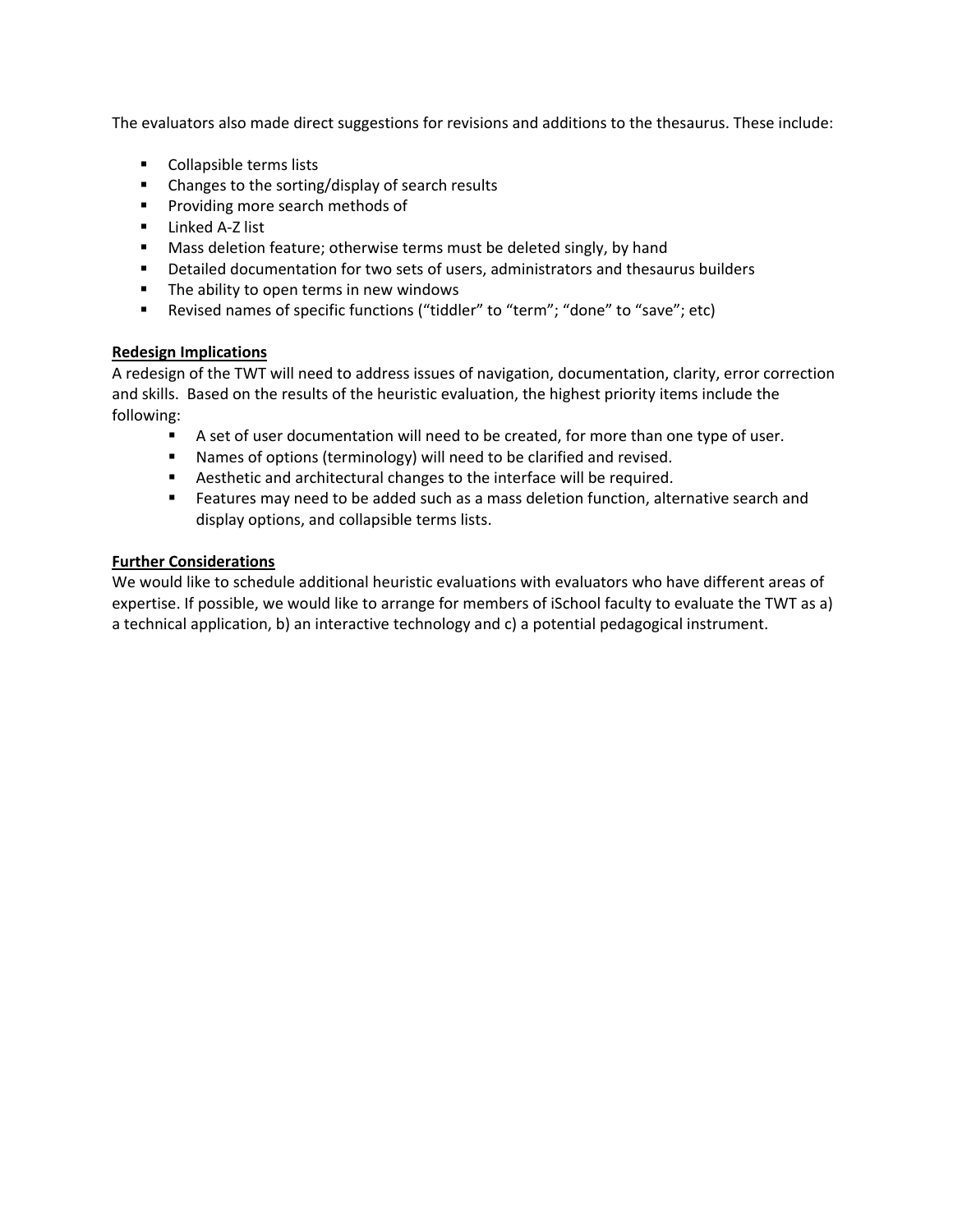# **Heuristic Evaluation: TiddlyWiki Thesaurus**

| Clarity                                                                              |     |     |     |          |
|--------------------------------------------------------------------------------------|-----|-----|-----|----------|
|                                                                                      | Yes | No. | N/A | comments |
| Does the interface make it clear when you have selected or deselected<br>something?  |     |     |     |          |
| Are the phrases and word choice easy to understand?                                  |     |     |     |          |
| Are you able to easily locate the menus and selections you are looking<br>for?       |     |     |     |          |
| Do the names of the commands indicate clearly what they will do?                     |     |     |     |          |
| When you click on a tiddler or link, do response times seem appropriate?             |     |     |     |          |
| Is it clear what the sidebar features do?                                            |     |     |     |          |
| Are the "tiddlywiki" functions clear to you?                                         |     |     |     |          |
| Are the terms used in the menus consistent with terms used in thesaurus<br>building? |     |     |     |          |
| Please add any other comments not covered by these questions:                        |     |     |     |          |

| Consistency                                                                                            |     |     |     |          |  |
|--------------------------------------------------------------------------------------------------------|-----|-----|-----|----------|--|
|                                                                                                        | Yes | No. | N/A | comments |  |
| Does the layout of the application make sense with your understanding of<br>how a thesaurus functions? |     |     |     |          |  |
| Is the language of thesaurus construction used consistently throughout<br>the site?                    |     |     |     |          |  |
| Is the use of fonts and color internally consistent within the TWT?                                    |     |     |     |          |  |
| Is the use of fonts and color consistent with web page conventions?                                    |     |     |     |          |  |
| Please add any other comments not covered by these questions:                                          |     |     |     |          |  |

| <b>Help and Documentation</b>                                 |            |     |     |          |  |  |  |  |
|---------------------------------------------------------------|------------|-----|-----|----------|--|--|--|--|
|                                                               | <b>Yes</b> | No. | N/A | comments |  |  |  |  |
|                                                               |            |     |     |          |  |  |  |  |
| Does the introduction to the TWT make sense?                  |            |     |     |          |  |  |  |  |
| Does the intro information help you use the TWT?              |            |     |     |          |  |  |  |  |
| Please add any other comments not covered by these questions: |            |     |     |          |  |  |  |  |
|                                                               |            |     |     |          |  |  |  |  |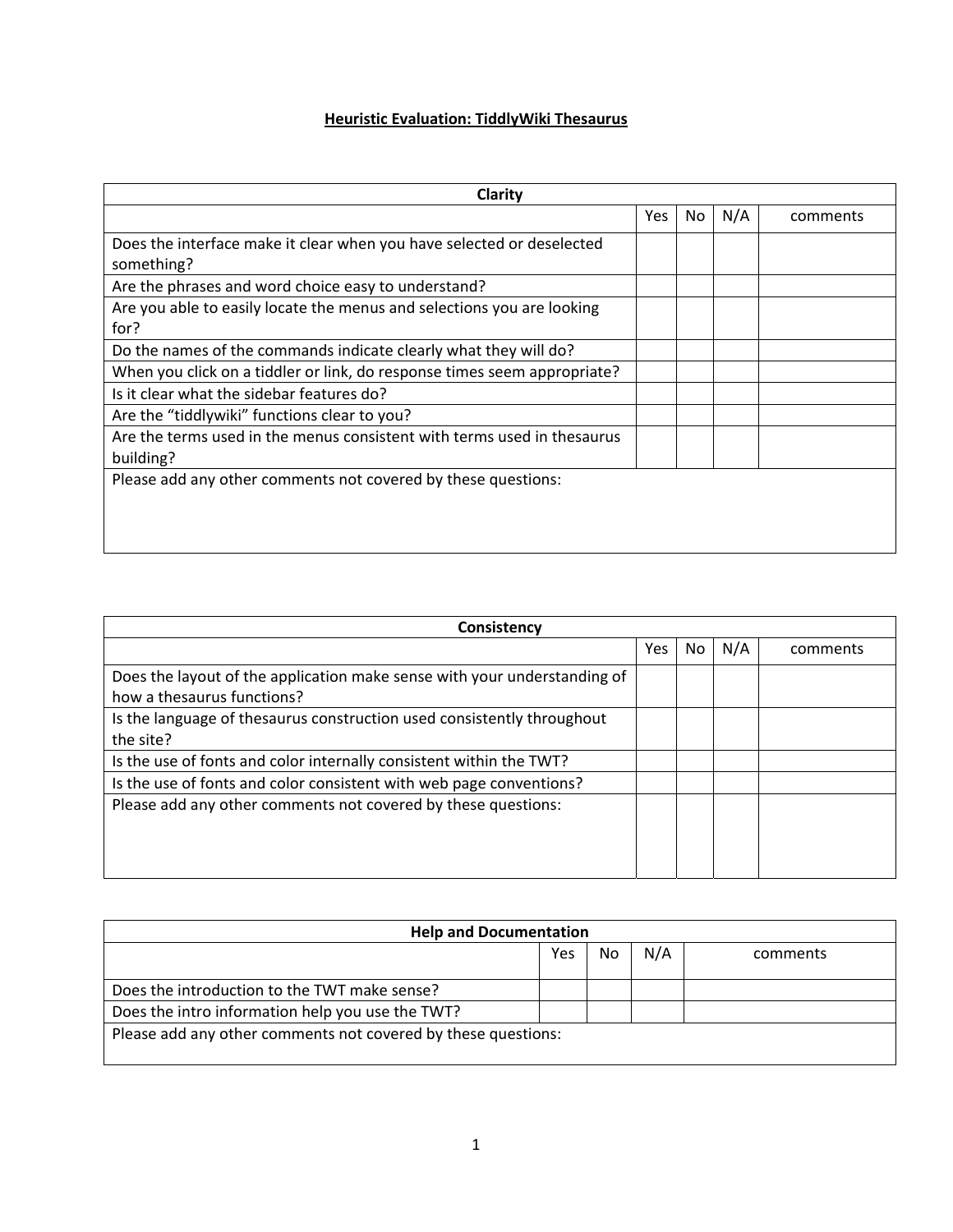| <b>Navigation</b>                                             |            |    |     |          |  |  |  |  |  |
|---------------------------------------------------------------|------------|----|-----|----------|--|--|--|--|--|
|                                                               | <b>Yes</b> | No | N/A | comments |  |  |  |  |  |
| Is it easy to manipulate elements of the tiddlywiki?          |            |    |     |          |  |  |  |  |  |
| Is there any sort of undo method if you make a mistake?       |            |    |     |          |  |  |  |  |  |
| Is it easy to find your way around?                           |            |    |     |          |  |  |  |  |  |
| Is it obvious where and how to make selections?               |            |    |     |          |  |  |  |  |  |
| Please add any other comments not covered by these questions: |            |    |     |          |  |  |  |  |  |
|                                                               |            |    |     |          |  |  |  |  |  |
|                                                               |            |    |     |          |  |  |  |  |  |
|                                                               |            |    |     |          |  |  |  |  |  |

| <b>Memory load</b>                                                       |            |    |     |          |  |
|--------------------------------------------------------------------------|------------|----|-----|----------|--|
|                                                                          | <b>Yes</b> | No | N/A | comments |  |
| Is the text broken up in a way that is easy to follow?                   |            |    |     |          |  |
| Is the information you need placed where you are likely to be looking on |            |    |     |          |  |
| the screen?                                                              |            |    |     |          |  |
| Is it easy to remember the sequence of actions you must take to do       |            |    |     |          |  |
| something?                                                               |            |    |     |          |  |
| Please add any other comments not covered by these questions:            |            |    |     |          |  |
|                                                                          |            |    |     |          |  |
|                                                                          |            |    |     |          |  |

| <b>Errors and Error Prevention</b>                            |     |     |     |          |  |  |  |  |
|---------------------------------------------------------------|-----|-----|-----|----------|--|--|--|--|
|                                                               | Yes | No. | N/A | comments |  |  |  |  |
| If something doesn't work, can you figure out why?            |     |     |     |          |  |  |  |  |
| Can you edit your work?                                       |     |     |     |          |  |  |  |  |
| Are there enough cues for how to accomplish goals or tasks    |     |     |     |          |  |  |  |  |
| with the TWT? (for example, adding a term, or looking up a    |     |     |     |          |  |  |  |  |
| term)                                                         |     |     |     |          |  |  |  |  |
| Please add any other comments not covered by these questions: |     |     |     |          |  |  |  |  |
|                                                               |     |     |     |          |  |  |  |  |
|                                                               |     |     |     |          |  |  |  |  |